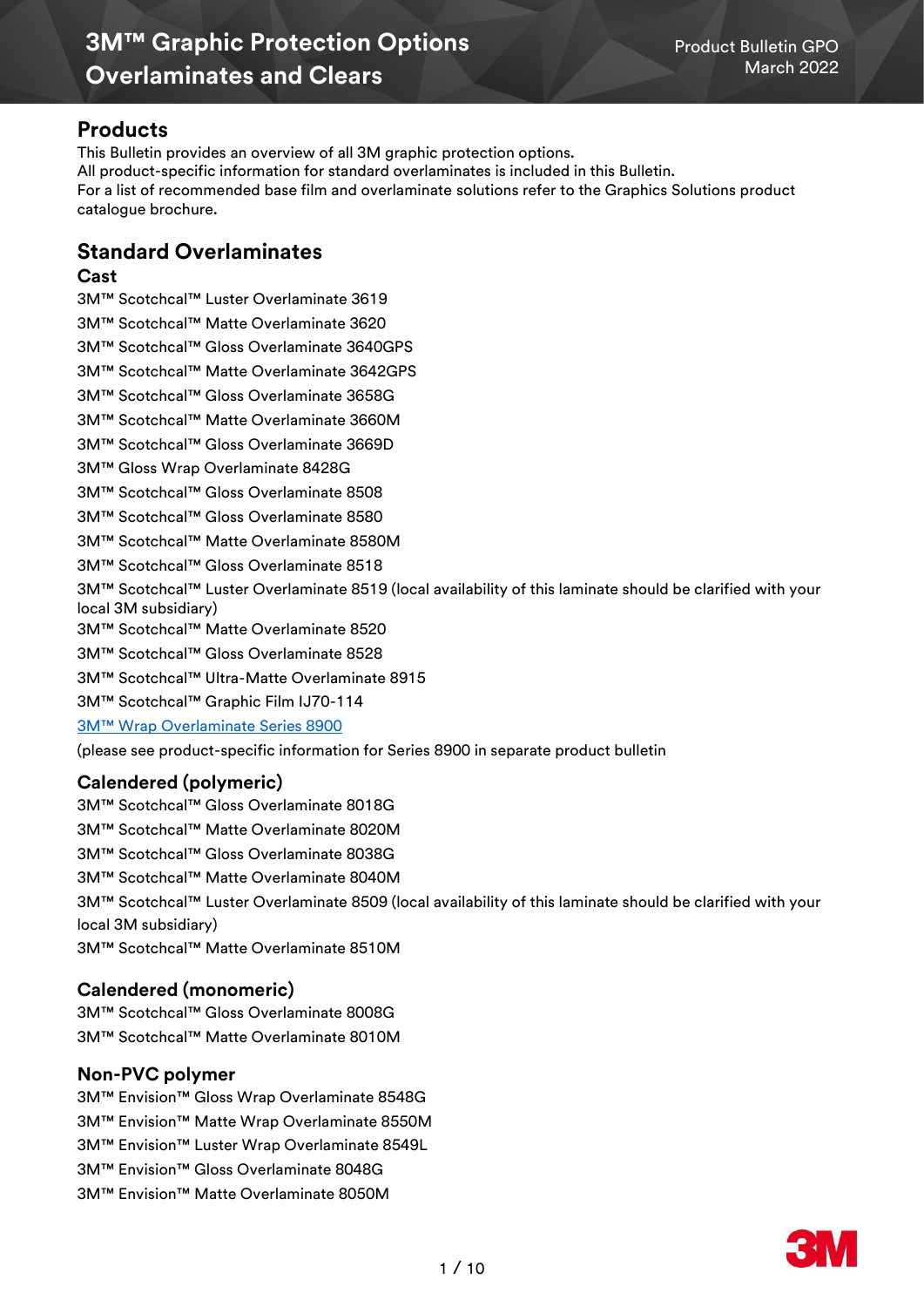# **Specialty Overlaminates**

# **Graphic for Floors/Pavement**

3M™ Scotchcal™ Luster Overlaminate 3645 3M™ Scotchcal™ Matte Overlaminate 3647 3M™ Scotchcal™ Matte Overlaminate 3649

# **Perforated Window Graphic Film**

3M™ Scotchcal™ Optically Clear Overlaminate 8914i

# **Window Decoration**

3M™ Scotchcal™ Clear View Graphic Film 8150 3M™ Scotchcal™ Clear View Graphic Film IJ8150

# **Anti-Graffiti and Anti-Scratch**

Scotchgard™ Graphic and Surface Protection Film 8991 Scotchgard™ Graphic and Surface Protection Film 8993 Scotchgard™ Removable Graphic and Surface Protection Film 8991R Scotchgard™ Graphic and Surface Protection Film 8995-124 3M™ Anti[-Graffiti Wrap Gloss Overlaminate 8588G](https://multimedia.3m.com/mws/media/1506339O/product-bulletin-3m-eu-pb-8588g-8590m-2018-1.pdf) 3M™ Anti[-Graffiti Wrap Matte Overlaminate 8590M](https://multimedia.3m.com/mws/media/1506339O/product-bulletin-3m-eu-pb-8588g-8590m-2018-1.pdf) [\(please see product-specific information for Anti-Graffiti Wrap Overlaminate in separate product bulletin\)](http://multimedia.3m.com/mws/media/1255387O/product-bulletin-8900.pdf)

# **Standard Clears**

# **Solvent-based**

3M™ Screen Print Dirt Resistant Gloss Clear 1920DR 3M™ Screen Print Matte Clear 1930

# **UV-based**

3M™ Screen Print UV Gloss Clear 9800CL 3M™ Screen Print UV Gloss Clear 9740i [3M™ Screen Print UV Gloss Clear 9760LX](https://multimedia.3m.com/mws/media/1462729O/product-bulletin-3m-screen-print-uv-gloss-clear-9760lx.pdf)

(please see [product-specific information for 9760LX in separate product bulletin\)](http://multimedia.3m.com/mws/media/1255387O/product-bulletin-8900.pdf)

# **Speciality Clears**

**Solvent-based** 3M™ Screen Print Clear 1955 ABC

## **Water-based** 3M™ Piezo Inkjet Protective Clear 8530

# **Guarantee and Warranty Information**

A warranted or durability period may be offered based on graphic construction. Always refer to the 3M™ MCS™ Warranty or the 3M™ Performance Guarantee information available from 3M.

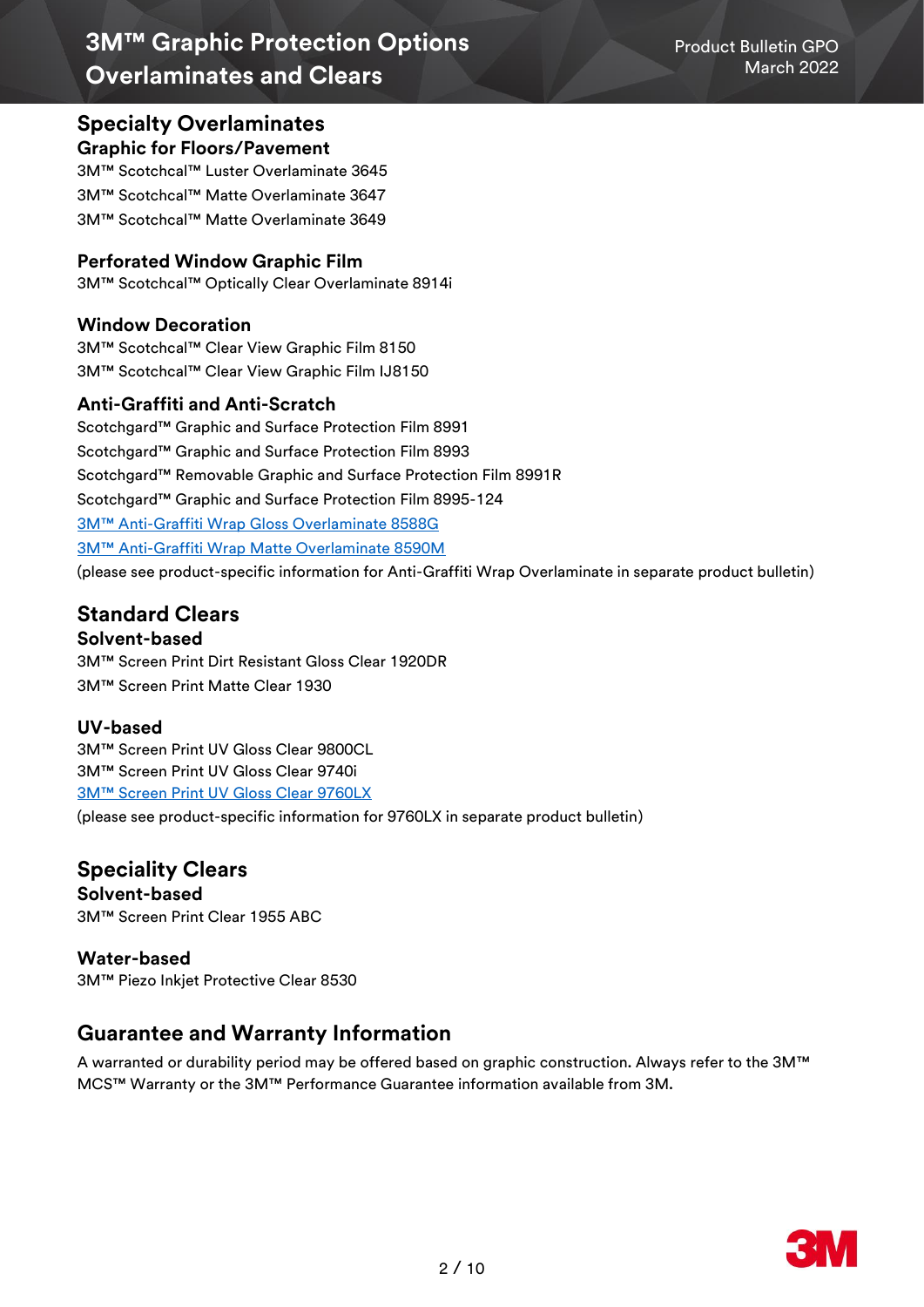# **Product Characteristics**

These are indicative values for unprocessed products. Contact your 3M representative for a custom specification.

| Product<br>Number     | Description                                                                                                  | Film (Thickness<br>and Material)                    | Surface<br>Finish                | Adhesive<br>Type                            | Liner                        | Outdoor<br>Durability*              | Shelf<br>Life** |
|-----------------------|--------------------------------------------------------------------------------------------------------------|-----------------------------------------------------|----------------------------------|---------------------------------------------|------------------------------|-------------------------------------|-----------------|
| IJ70-114              | flexible and conformable                                                                                     | 50 µm (0.05 mm)<br>cast vinyl                       | glossy                           | solvent<br>acrylic<br>pressure<br>sensitive | Polyethylene<br>coated paper | 6 years                             | 2 years         |
| 3619                  | flexible, conformable, more<br>durable                                                                       | 50 µm (0.05 mm)<br>cast vinyl                       | luster                           | solvent<br>acrylic<br>pressure              | Kraft paper                  | 7 years                             | 3 years         |
| 3620                  | matte version of 3619                                                                                        |                                                     | matte                            | sensitive                                   |                              |                                     |                 |
| 3640GPS               | high protection from UV<br>fading, dirt, graffiti, easy to<br>clean; thermoformable on<br>plastic substrates | 50 µm (0.05 mm)<br>cast PVDF                        | glossy                           | solvent<br>acrylic<br>pressure<br>sensitive | Kraft paper                  | 12 years                            | 2 years         |
| 3642GPS               | matte version of 3640GPS                                                                                     |                                                     | matte                            |                                             |                              |                                     |                 |
| 3645                  | for slip-, scuff- and foot<br>traffic-resistance for floor<br>graphics                                       | $200 \mu m (0.2 mm)$<br>cast vinyl                  | luster,<br>structured<br>surface | solvent<br>acrylic<br>pressure<br>sensitive | Kraft paper                  | interior<br>durability<br>12 months | 2 years         |
| 3647                  | use for sidewalk signs for<br>slip-, scuff- and foot traffic-<br>resistance                                  | 500 µm (0.5 mm)<br>cast vinyl                       | matte,<br>structured<br>surface  | solvent<br>acrylic<br>pressure<br>sensitive | Kraft paper                  | 2 years                             | 2 years         |
| 3649                  | for slip-, scuff- and foot<br>traffic-resistance for floor<br>graphics                                       | 120 µm (0.12 mm)<br>calendered vinyl<br>(monomeric) | matte,<br>structured<br>surface  | solvent<br>acrylic<br>pressure<br>sensitive | Kraft paper                  | interior<br>durability<br>3 months  | 2 years         |
| 3658G                 | high protection from UV<br>fading, dirt, easy to clean;<br>thermoformable on plastic<br>substrates           | 50 µm (0.05 mm)<br>cast vinyl                       | glossy                           | acrylic,<br>pressure<br>sensitive           | Kraft paper                  | 10 years                            | 3 years         |
| 3660M                 | matte version of 3658G                                                                                       |                                                     | matte                            |                                             |                              |                                     |                 |
| 3669D                 | flexible and conformable                                                                                     | 50 µm (0.05 mm)<br>cast vinyl                       | glossy                           | acrylic,<br>pressure<br>sensitive           | Kraft paper                  | 8 years                             | 2 years         |
| 8008G                 | flexible and conformable                                                                                     | 80 µm (0.08 mm)                                     | glossy                           | water-based                                 | Kraft paper                  | 3 years                             | 2 years         |
| 8010M                 | matte version of 8008G                                                                                       | calendered vinyl<br>(monomeric)                     | matte                            | acrylic<br>pressure<br>sensitive            |                              |                                     |                 |
| 8018G                 | flexible and conformable                                                                                     | 75 µm (0.075 mm)                                    | glossy                           | water-based                                 | Kraft paper                  | 5 years                             | 2 years         |
| 8020M                 | matte version of 8018G                                                                                       | calendered vinyl<br>(polymeric)                     | matte                            | acrylic<br>pressure<br>sensitive            |                              |                                     |                 |
| 8038G                 | flexible and conformable                                                                                     | 75 µm (0.075 mm)                                    | glossy                           | solvent                                     | Kraft paper                  | 7 years                             | 2 years         |
| 8040M                 | matte version of 8038G                                                                                       | calendered vinyl<br>(polymeric)                     | matte                            | acrylic<br>pressure<br>sensitive            |                              |                                     |                 |
| 8048G                 | flexible and conformable                                                                                     | 50 µm (0.05 mm)                                     | glossy                           | acrylic                                     | Kraft paper                  | 6 years                             | 3 years         |
| 8050M                 | matte version of 8048G                                                                                       | non-PVC polymer                                     | matte                            | pressure<br>sensitive                       |                              |                                     |                 |
| 8150<br><b>IJ8150</b> | use with film 8150 for<br>making optical clear<br>window decorations<br>use with film IJ8150 for             | 50 μm (0.05 mm)<br>cast vinyl                       | glossy                           | solvent<br>acrylic<br>pressure<br>sensitive | PET                          | 7 years                             | 3 years         |
|                       | making optical clear<br>window decorations                                                                   |                                                     |                                  |                                             |                              |                                     |                 |

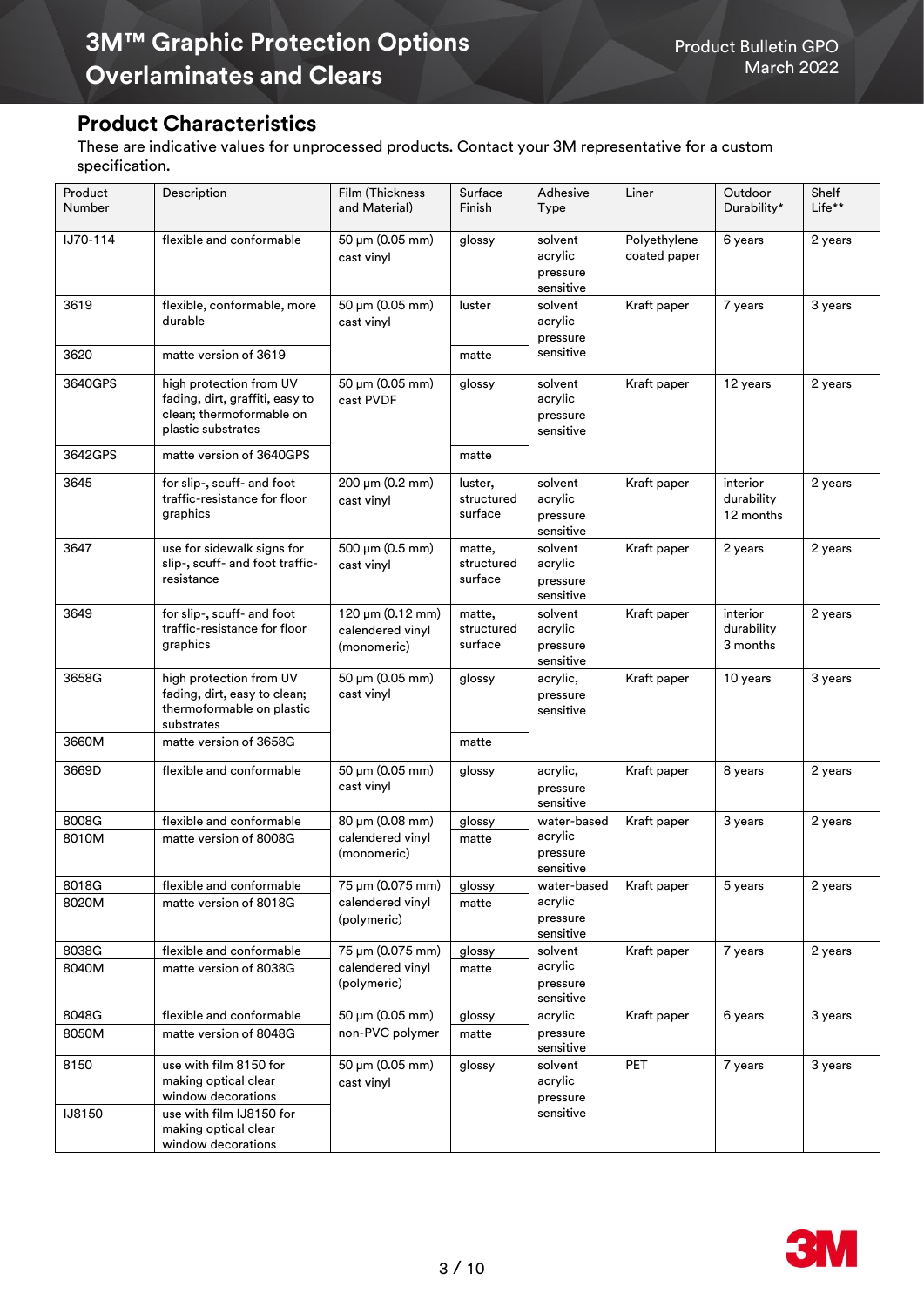| Product<br>Number       | Description                                                                                                | Film (Thickness<br>and Material)                   | Surface<br>Finish | Adhesive<br>Type                            | Liner       | Outdoor<br>Durability*            | Shelf Life** |
|-------------------------|------------------------------------------------------------------------------------------------------------|----------------------------------------------------|-------------------|---------------------------------------------|-------------|-----------------------------------|--------------|
| 8428G                   | high conformability and<br>lifting resistance                                                              | 30 µm (0.03 mm)<br>cast vinyl                      | glossy            | solvent<br>acrylic<br>pressure<br>sensitive | Polyester   | 8 years                           | 3 years      |
| 8508                    | flexible and conformable                                                                                   | 60 µm (0.06 mm)<br>cast vinyl                      | glossy            | solvent<br>acrylic                          | Kraft paper | 6 years                           | 2 years      |
| 8509                    | flexible and conformable                                                                                   | 80 µm (0.08 mm)<br>calendered vinyl<br>(polymeric) | luster            | pressure<br>sensitive                       |             |                                   |              |
| 8510M                   | flexible and conformable                                                                                   | 90 μm (0.09 mm)<br>calendered vinyl<br>(polymeric) | matte             |                                             |             |                                   |              |
| 8518                    | flexible and conformable                                                                                   | 50 µm (0.05 mm)                                    | glossy            | solvent                                     | PET         | 8 years                           | 3 years      |
| 8519                    | flexible and conformable                                                                                   | cast vinyl                                         | luster            | acrylic                                     | Kraft paper |                                   |              |
| 8520                    | matte version of 8518                                                                                      |                                                    | matte             | pressure<br>sensitive                       |             |                                   |              |
| 8528                    | flexible and conformable,<br>substrate and surface<br>protection from UV light                             | 50 µm (0.05 mm)<br>cast vinyl                      | glossy            | solvent<br>acrylic<br>pressure<br>sensitive | Kraft paper | 10 years                          | 3 years      |
| 8548G                   | high conformability and<br>lifting resistance                                                              | 50 µm (0.05 mm)<br>non-PVC polymer                 | glossy            | acrylic<br>pressure                         | <b>PET</b>  | 9 years                           | 3 years      |
| 8550M                   | matte version of 8548G                                                                                     |                                                    | matte             | sensitive                                   | Kraft paper |                                   |              |
| 8549L                   | high conformability and<br>lifting resistance                                                              | 50 µm (0.05 mm)<br>non-PVC polymer                 | luster            | acrylic<br>pressure<br>sensitive            | Kraft paper | 9 years                           | 3 years      |
| 8580                    | high conformability and<br>lifting resistance                                                              | 25 µm (0.025 mm)<br>cast vinyl                     | glossy            | solvent<br>acrylic                          | Kraft paper | 7 years                           | 3 years      |
| 8580M                   | matte version of 8580                                                                                      |                                                    | matte             | pressure<br>sensitive                       |             |                                   |              |
| 8914i                   | optically clear for window<br>graphics, conformable                                                        | 50 µm (0.05 mm)<br>cast vinyl                      | glossy            | solvent<br>acrylic<br>pressure<br>sensitive | PET         | 12 months                         | 3 years      |
| 8915                    | flexible and conformable,<br>reduces glare                                                                 | 50 µm (0.05 mm)<br>cast vinyl                      | ultra-<br>matte   | solvent<br>acrylic<br>pressure<br>sensitive | Kraft paper | 8 years                           | 3 years      |
| Scotchgard™<br>8991     | substrate and surface<br>protection from stains,<br>abrasion, gouges, UV light,<br>graffiti; easy to clean | 100 µm (0.1 mm)<br>extruded Polyester              | high-gloss        | solvent<br>acrylic<br>pressure<br>sensitive | Kraft paper | 5 years                           | 3 years      |
| Scotchgard™<br>8991R    | removable version of 8991                                                                                  |                                                    |                   |                                             |             |                                   |              |
| Scotchgard™<br>8993     | substrate and surface<br>protection from graffiti;<br>easy to clean                                        | 25 µm (0.025 mm)<br>extruded Polyester             | high-gloss        | solvent<br>acrylic<br>pressure<br>sensitive | Kraft paper | 6 years                           | 3 years      |
| Scotchgard™<br>8995-124 | substrate and surface<br>protection from graffiti;<br>easy to clean                                        | 23 µm (0.023 mm)<br>extruded Polyester             | matte             | solvent<br>acrylic<br>pressure<br>sensitive | Kraft paper | interior<br>durability<br>6 years | 3 years      |

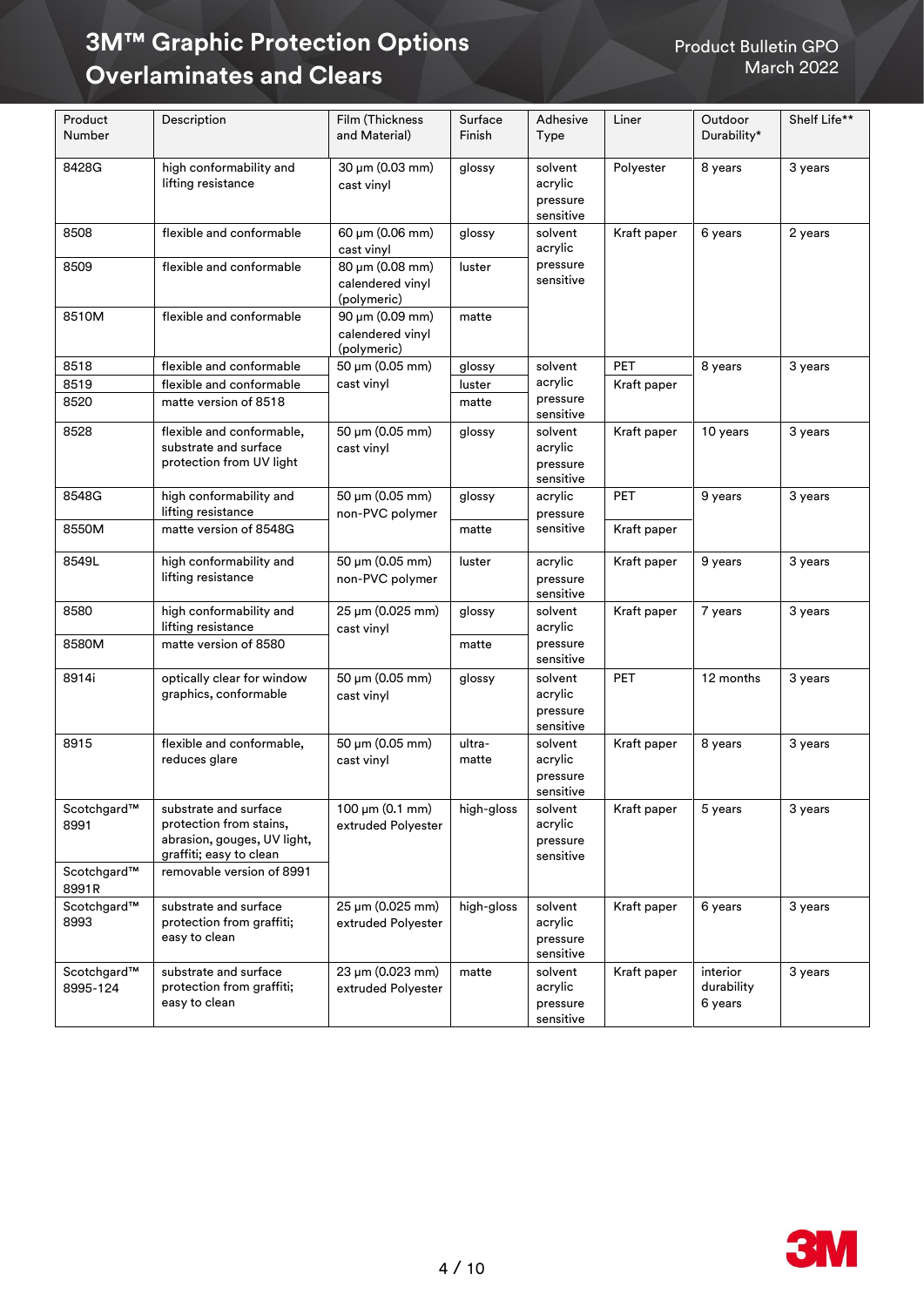| Product<br>Number | Description                                                                                            | <b>Thickness</b>                                        | Capacity                       | Outdoor<br>durability* | Shelf Life**                |
|-------------------|--------------------------------------------------------------------------------------------------------|---------------------------------------------------------|--------------------------------|------------------------|-----------------------------|
| Clear 1920DR      | solvent-based, gloss with dirt resistance; for<br>frequently washed vehicles                           | minimum 6 um<br>$(0.006 \text{ mm})$                    | $60 \text{ m}^2$ /l            | 7 years                | Use by date<br>on container |
| <b>Clear 1930</b> | solvent-based, matte                                                                                   |                                                         |                                | 3 years                | Use by date<br>on container |
| Clear<br>1955ABC  | two component solvent-bases; for petroleum<br>environments                                             | minimum 6 um<br>$(0.006 \text{ mm})$                    | $50 - 55$<br>m <sup>2</sup> /l | 5 years                | Use by date<br>on container |
| Clear 8530        | water-based clear, high luster gloss for piezo inkjet<br>printed graphics; apply with liquid laminator | $8 - 20 \mu m$<br>$(0.008 - 0.02)$<br>mm)               | $20 \text{ m}^2$ /l            | 12 months              | Use by date<br>on container |
| Clear 9740i       | UV-cured, gloss                                                                                        | $6 - 12 \mu m$<br>$(0.006 - 0.012)$<br>mm)              | $70 - 85$<br>m <sup>2</sup> /l | 8 years                | Use by date<br>on container |
| Clear 9800CL      | UV-cured, gloss; for petroleum environments if<br>staining is not a concern                            | $10 - 15 \,\mathrm{\upmu m}$<br>$(0.01 - 0.015)$<br>mm) | $70 - 85$<br>m <sup>2</sup> /l | 6 years                | Use by date<br>on container |

#### \* see also section Durability

Since graphic durability is largely determined by the climate, the durability stated is based on average middle European exposure conditions. It might vary according to the geographical location of the application. For further information refer to the section Additional Information at the end of the product bulletin. The values above are the results of illustrative lab test measurements and shall not be considered as a commitment from 3M.

# **Storage**

## **\*\*Shelf life**

For products indicated in Product Characteristics table above shelf life is never more than 3 years from the date of manufacture on the original box. If you process the film, the shelf life is changed to 1 year from the processing date, but not later than the 3-year maximum from the manufacturing date.

For products indicated in Product Characteristics table shelf life above is never more than 2 years from the date of manufacture on the original box. If you process the film, the shelf life is changed to 1 year from the processing date, but not later than the 2-year maximum from the manufacturing date.

#### **Storage conditions**

+4°C to +40°C, out of sunlight, original container in clean and dry area.

The shelf life as defined above remains an indicative and maximum data, subject to many external and noncontrollable factors. It may never be interpreted as warranty.

## **Flammability**

Flammability standards are different from country to country. Ask your local 3M contact for details, please.

## **Further information**

For more details on the used terms and test methods check our caption/reference library, please.

# **Durability**

The durabilities mentioned in the table below are the results of illustrative lab tests. The values show the best performance expected from these products, provided that the film will be processed and applied professionally according to 3M's recommendations. The durability statements do not constitute warranties of quality, life and characteristics.

The durability of products is also influenced by:

- the type of substrate and thorough preparation of the surface (with 3M™ Surface Preparation System)
- application procedures
- environmental factors
- the method and the frequency of cleaning

#### **Notice!**

The durability of a graphic construction follows from the component with the lowest statement and cannot be extended by use of a longer lasting overlaminate.

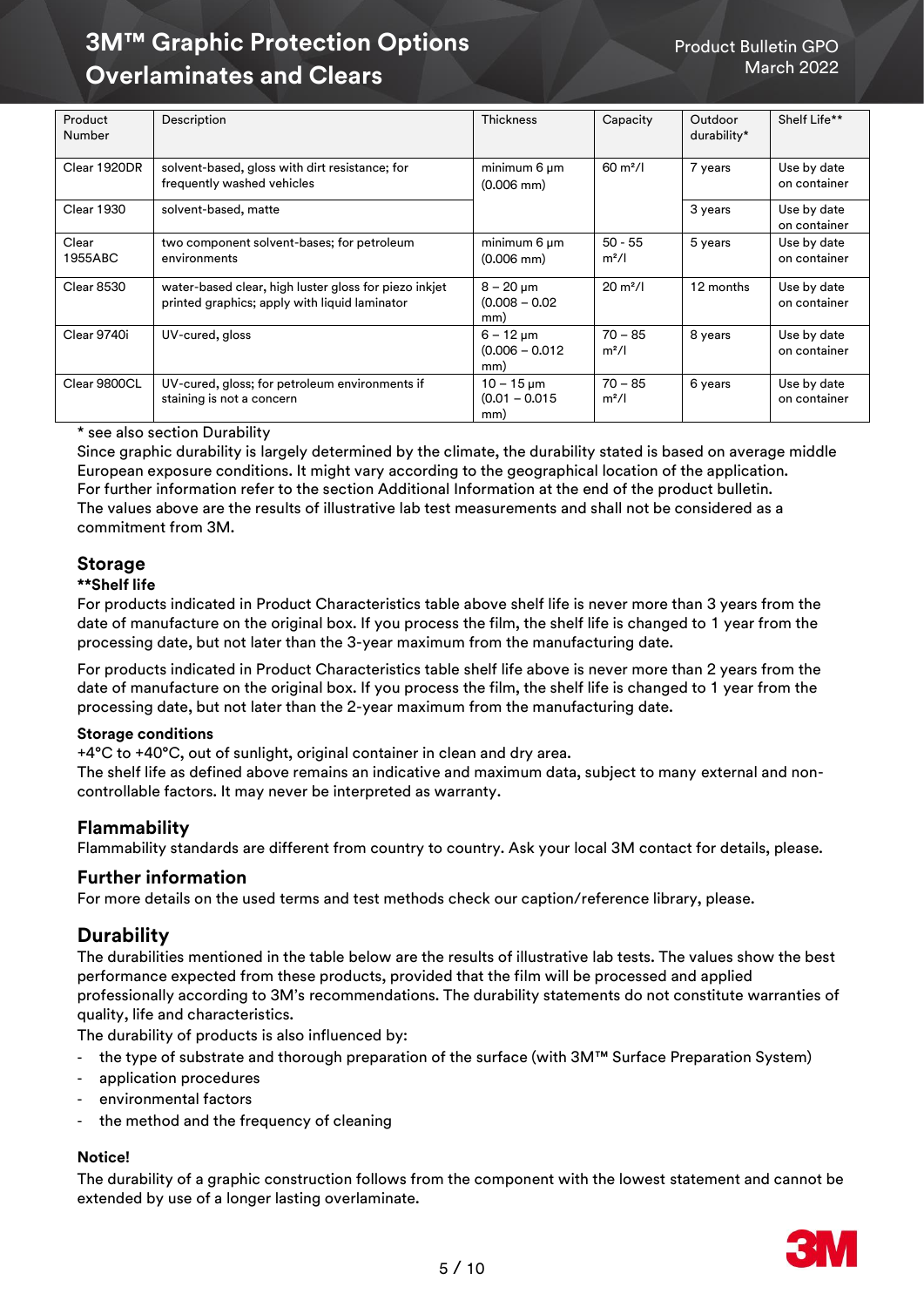# **3M™ MCS™ Warranty/3M™ Performance Guarantee**

In addition, 3M provides a guarantee/warranty on a finished applied graphic within the framework of 3M™ Performance Guarantee and/or 3M™ MCS™ warranty programs.

[For detailed graphic construction and application options along with specific Warranty periods, please see the](http://solutions.3m.com/wps/portal/3M/en_EU/3MGraphics/GraphicSolutions/Support/Warranties/)  [Warranty matrices and Warranty information on 3M Graphic Solutions/Warranties.](http://solutions.3m.com/wps/portal/3M/en_EU/3MGraphics/GraphicSolutions/Support/Warranties/)

Visit [www.3mgraphics.com](https://www.3m.com/3M/en_US/graphics-signage-us/?utm_medium=redirect&utm_source=vanity-url&utm_campaign=www.3Mgraphics.com) for getting more details about 3M's comprehensive graphic solutions.

# **Usage Details**

Please visit the website of your country [www.3m.co.uk](https://www.3m.co.uk/3M/en_GB/graphics-and-signage-uk/resources/warranties/) for more information on specific usage of 3M Inkjet Printing Materials for Solvent, UV and Latex Printing.

# **Overlaminates**

## **All products**

Except as noted otherwise:

- for use on 3M graphic film surfaces only.
- overlaminates have to be applied with the cold roll method.
- moderate heated rollers (40°C maximum!) might be used for UV printed graphics for better appearance direct after lamination.
- minimize web tension of overlaminate to avoid stretching of product.

Note: Both heat and web tension can cause the overlaminate or graphic construction to curl!

#### **IJ70-114**

Can be used as printable base film (see product bulletin of this product series).

#### **3645**

Provides a skid resistant walking surface for floor graphics. Anti-slip properties have been tested according to DIN 51130 and are specified for slip resistance assessment group R9/V.

#### **3647**

Provides a skid resistant walking surface for floor graphics. Anti-slip properties have been tested according to DIN 51130 and are specified for slip resistance assessment group R10/V.

#### **3649**

Provides a skid resistant walking surface for floor graphics. Anti-slip properties have been tested according to DIN 51130 and are specified for slip resistance assessment group R9/V.

#### **8150**

## **IJ8150**

Can be used as printable base film (see product bulletin of this product series).

## **8508**

## **8510M**

Lamination temperature: +10°C to +32°C. Service Temperature range (after application): -54°C to +93°C (not for extended periods of time at the extremes). Min. application temperature: +10°C

#### **8509**

Lamination temperature: +10°C to +32°C. Service Temperature range (after application): -40°C to +66°C (not for extended periods of time at the extremes). Min. application temperature: +10°C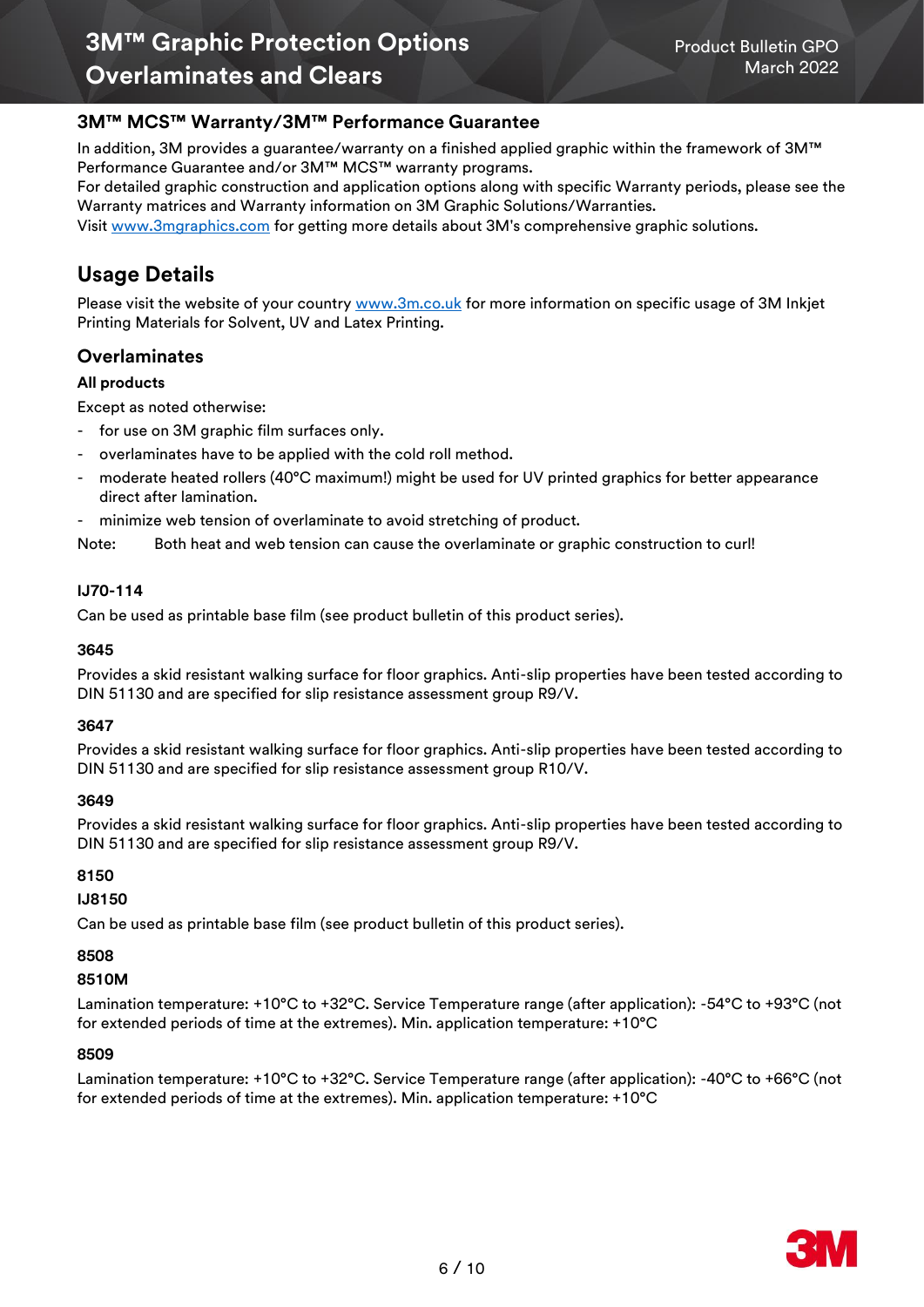## **8548G**

#### **8549L**

#### **8550M**

Non-PVC laminate, required for horizontal applications with 3M™ Envision™ Print Wrap Film LX480mC and 3M™ Envision™ Print Wrap Film SV480mC.

#### **8914i**

Provides optically-clear graphic protection and prevents moisture and contaminants from collecting in the base film's perforations.

#### **Scotchgard™ 8991**

#### **Scotchgard™ 8991R**

Can be used in the range of gasoline vapors and spills as long as those are not able to penetrate the edges of the film. Can be used on substrates other than graphic film! Application to aluminum, glass, PMMA, PC\*\*\*, ABS, paint on flat surfaces. Service Temperature range (after application): -54°C to +107°C (not for extended periods of time at the extremes). Min. application temperature: +10°C.

#### **Scotchgard™ 8993**

Can be used in the range of gasoline vapors and spills as long as those are not able to penetrate the edges of the film. Can be used on substrates other than graphic film! Application to glass, metal, rigid plastics, paint on flat surfaces. Service Temperature range (after application): -54°C to +93°C (not for extended periods of time at the extremes). Min. application temperature: +10°C.

#### **Scotchgard™ 8995-124**

Can be used on substrates other than graphic film! Application to aluminum, glass, PMMA, PC\*\*\*, ABS, paint on flat surfaces.

\*\*\* Polycarbonate substrates might require drying with heat before use.

## **Clears**

#### **All products**

- For use on graphic film surfaces only
- Additional important information available at named product bulletins below

#### **Clear 1920DR**

**Clear 1930**

3M™ Screen Printing Ink Series 1900

**Clear 1955ABC** 3M™ Screen Print Clear 1955 ABC

**Clear 8530** 3M™ Piezo Inkjet Protective Clear 8530

**Clear 9740i** 3M™ Screen Print Gloss Clear 9740i

**Clear 9800CL** 3M™ Screen Printing UV Ink Series 9800

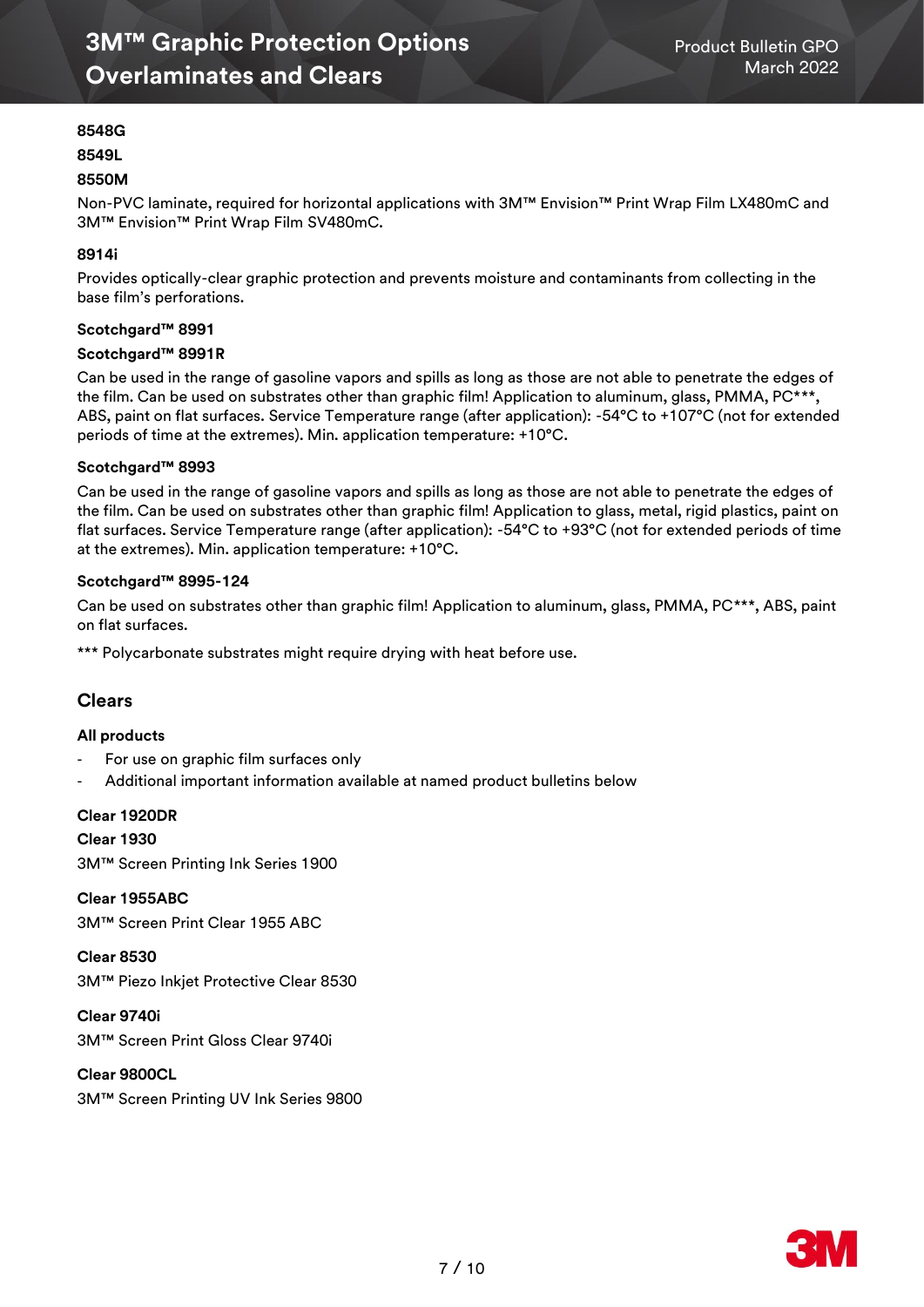# **Limited Remedy**

## **Unsuitable End Uses**

3M recommended product end uses are listed in each 3M graphics product bulletin. End uses not listed in the applicable 3M Graphics Product Bulletins are typically not eligible for 3M Graphics Warranties. For nonrecommended and/or non-warranted end uses or applications, users must test and approve the end uses or applications, assume any associated risks, and acknowledge that 3M has no liability for such end uses or applications. Please contact your 3M representative with any questions about graphic applications, end uses, and warranties.

## **Limitations of Liability**

All questions of warranty and liability relating to this product are governed by the terms and conditions of the sale, subject, where applicable, to the prevailing law.

3M Commercial Solutions products are not tested against automotive manufacturer specifications!

3M specifically does not recommend or warrant the following uses, but please contact us to discuss your needs to recommend other products.

# **Overlaminates**

#### **All Overlaminates**

Except as noted otherwise in this section or section Usage Details:

- Not for applications to substrates other than graphic films.
- Not for applications to substrate surface shapes other than specified in this section or recommended in the product bulletin of the base film used for graphic construction.
- Not for graphics subjected to gasoline vapors or spills at gas pumps, automobile fuel-tank ports, or topfeeding petroleum tankers.
- Do not print on overlaminate.
- 3M Commercial Graphics Division products are not tested against automotive manufacturer specifications!

Non-vertical applications will have a significant decrease in durability!

## **3640GPS**

#### **3642GPS**

Not for application to other 3M brand GPS films, Panagraphics III substrate, FS-1 flexible substrate or for graphics subjected to intentional or accidental abrasion.

Not recommended for protection of fleet graphics.

#### **3645**

Not for exterior usage.

Use with recommended base films only.

#### **3647**

No exposure to vehicle traffic and heavy equipment. Use with recommended base films only.

#### **3649**

Not for exterior usage. Use with recommended base films only.

#### **8150**

Use with recommended base films only. Finished graphics are pressure sensitive. The optical transparency can be impacted by pressure marks in the adhesive. Processed material must be placed or stored on mandrel or with core support. The weight of the roll placed on the tangent leads to repetitive pressure points which remain visible.

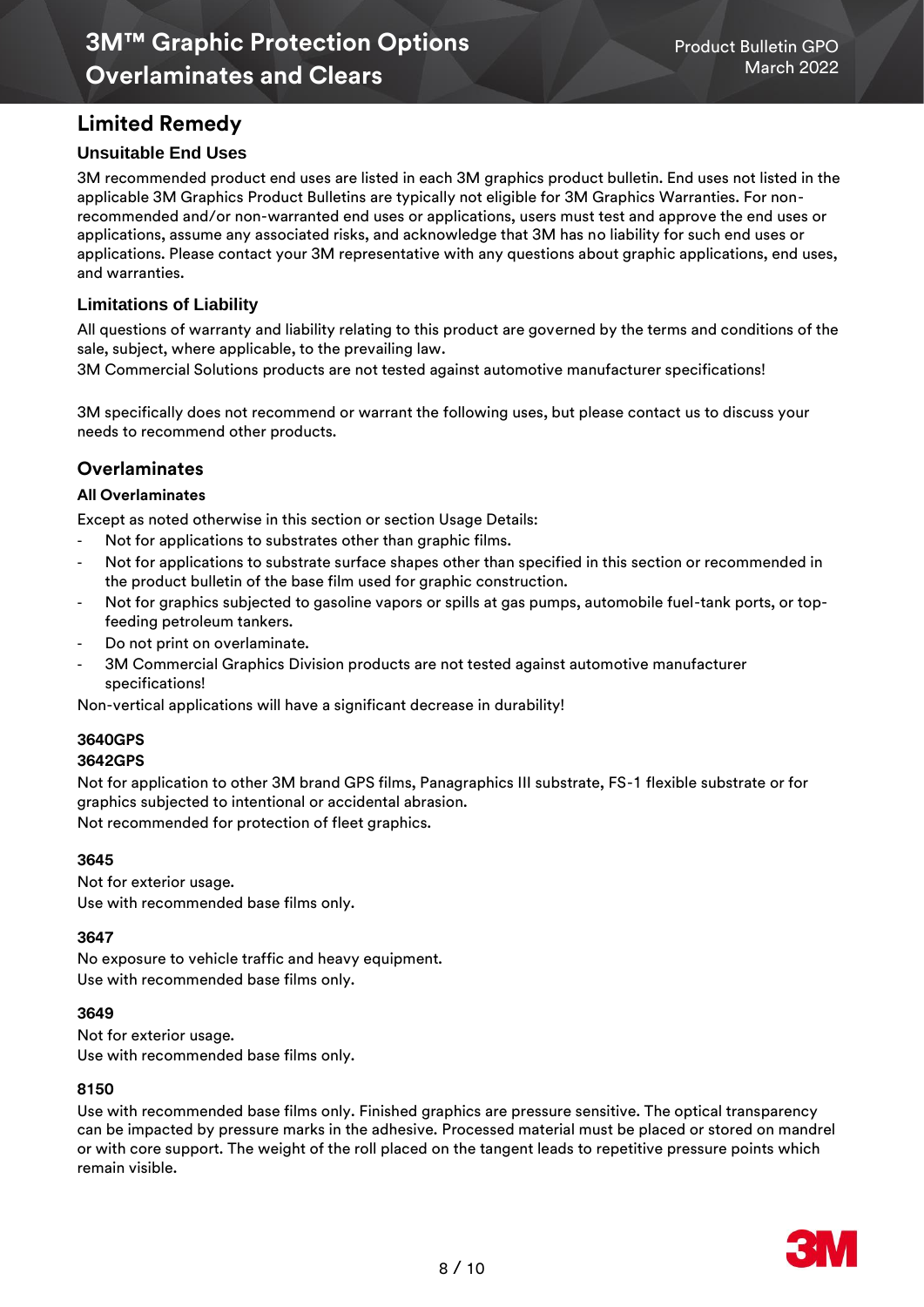#### **8914i**

Do not use application tape for any graphics made with this overlaminate.

#### **Scotchgard™ 8991**

#### **Scotchgard™ 8991R**

Not for use for other than flat surfaces.

Not for cut film applications, flexible substrates, gypsum wallboard, poor paint adhesion, porous or unsealed surfaces.

Not for vandalism or excessive product misuse that damages the substrate.

#### **Scotchgard™ 8993**

#### **Scotchgard™ 8995**

Not for use for other than flat surfaces.

## **Clears**

#### **All Clears**

Limitations of End Uses like described in the corresponding product bulletin (see usage details).

# **Converting Information**

## **Inkjet Printing**

A too high total physical ink amount on the film results in media characteristic changes, inadequate drying, overlaminate lifting, and/or poor graphic performance. The maximum recommended total ink coverage for this film is 270%.

See individual ink bulletins for details, please.

IMPORTANT NOTE: Incomplete drying or curing can result in graphic failure including curling, increased shrinkage and adhesion failure, which are not covered under any 3M Graphic Warranty. [Special Instructions for HP Latex 831/871 and HP 881/891](https://multimedia.3m.com/mws/media/1814717O/hp-latex-inks-customer-information.pdf)

# **Application Tape**

Application tape may be used to add stiffness to a graphic for easier application, hold cut graphics together while applying, or to protect graphics from scratching and other damage during application. However, many graphics with an overlaminate do not require an application tape.

See Bulletin [Application Tape Recommendations](http://multimedia.3m.com/mws/media/647068O/product-bulletin-application-tapes.pdf) for information about selection and use of suitable application tapes, please.

# **Maintenance and Cleaning**

Use a cleaner designed for high-quality painted surfaces. The cleaner must be wet, non-abrasive, without strong solvents, and have a pH value between 3 and 11 (neither strongly acidic nor strongly alkaline.) Refer to Instruction Bulletin [6.5 'storage, handling, maintenance and removal of films and sheetings'](http://multimedia.3m.com/mws/media/986574O/instruction-bulletin-6-5.pdf), for general maintenance and cleaning information.

# **Shipping Finished Graphics**

Flat, or rolled printed side out on 130 mm (5") or larger core. These methods help to prevent the liner from wrinkling or popping off the film.